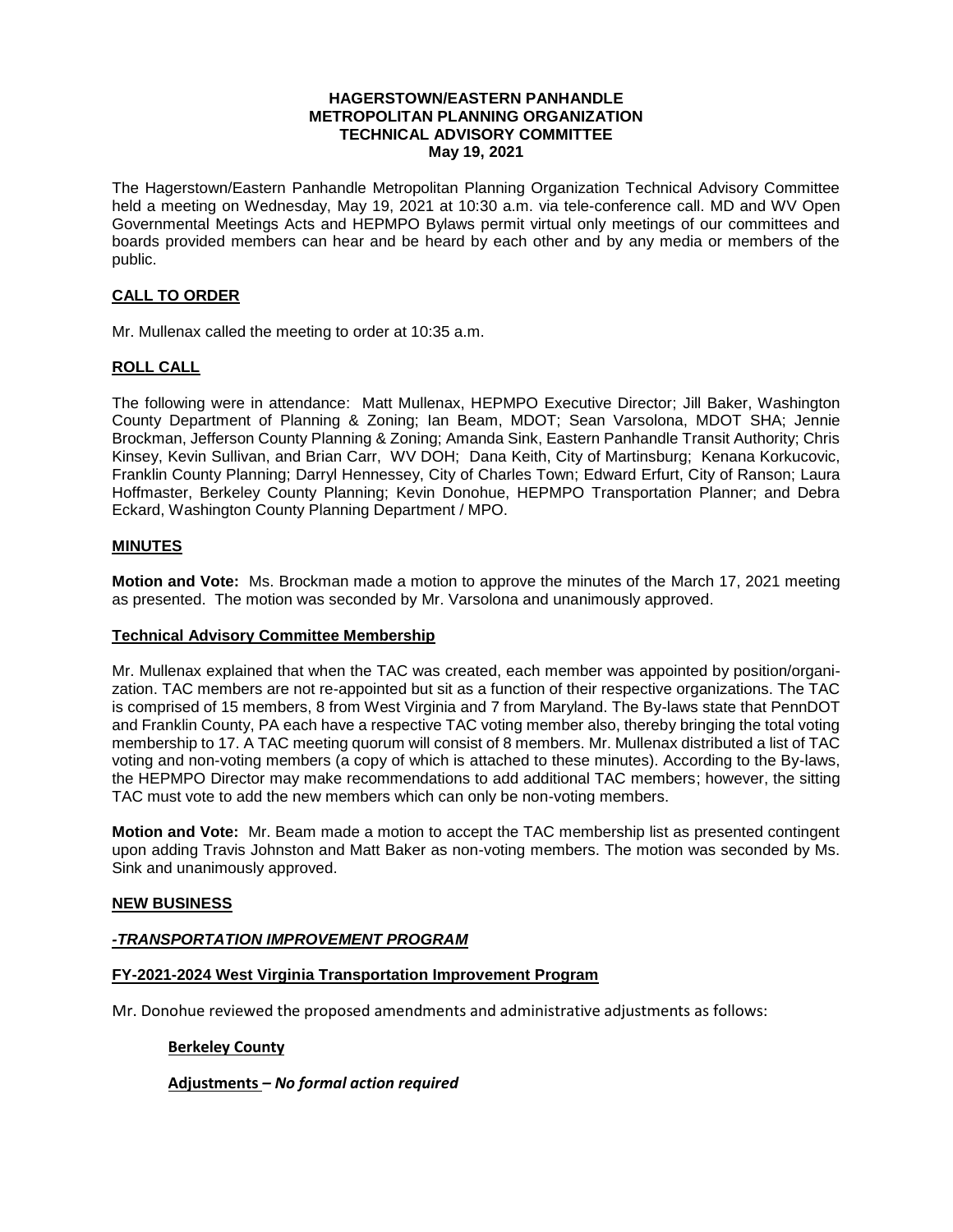- Nichols Overhead: Clean and paint bridge; ENG and ROW FY 2024 \$10,000 (\$8,000 Federal; \$2,000 State); CON – FY 2024 \$320,000 (\$256,000 Federal; \$64,000 State)
- Martinsburg Train Station Corridor: Construct sidewalks; ENG FY 2020 \$42,500 (Federal); CON – FY 2021 \$150,000 (\$120,000 Federal; \$30,000 State); Combine with project B2019- 05.02
- Rock Cliff I/S Improvements: Construct roundabout; ROW FY 2020 \$422,000 (\$337,600 Federal; \$84,400 State); CON – FY 2021 \$1,355,000 (Federal); Increase CON – FY 2021 to \$2,000,000
- Middleway Bridge: Replace Bridge; ENG FY 2020 \$450,000 (\$360,000 Federal; \$90,000 State), ROW – FY 2021 \$675,000 (\$540,000 Federal; \$135,000 State), CON – FY 2023 \$6,119,000 (\$4,895,200 Federal; \$1,223,800 State); Decrease ROW – FY 2021 to \$290,000 (\$232,000 Federal; \$58,000 State)
- I-81 Lighting: Upgrade lighting along I-81 corridor through Berkeley County; ENG FY 2020 \$500,000 (\$450,000 Federal; \$50,000 State), CON – FY 2021 \$8,000,000 (\$7,200,000 Federal; \$800,000 State); Increase ENG – FY 2020 (prior) to \$850,000 (\$765,000 Federal; \$85,000 State)
- Martinsburg Train Station: Streetscape design from E. Martin Street, leading to the Martinsburg Train Station; CON – FY 2021 \$884,792 (\$707,834 Federal; \$176,958 State); Decrease CON – FY 2021 to \$831,522 (Federal)
- WV45 Apple Harvest Drive Widening: Widen and add additional lanes; project will include adding extra through lanes and creating shared turn/through lanes; ENG – FY 2020 \$350,000 (\$280,000 Federal; \$70,000 State), CON – FY 2021 \$10,800,000 (\$675,000 RR/HWY; \$8,040,000 Federal; \$2,085,000 State); Increase ENG – FY 2020 (prior) to \$852,216 (\$681,773 Federal; \$170,443 State)
- Tabler Station I/C Improvements: Widen northbound and southbound ramps; ENG FY 2020 \$100,000 (\$90,000 Federal; \$10,000 State), ROW – FY 2021 \$100,000 (\$90,000 Federal; \$10,000 State), CON – FY 2021 \$4,000,000 (\$3,600,000 Federal; \$400,000 State); Change ROW – FY 2021 to \$100,000 (Federal) and CON – FY 2021 to \$4,000,000 (Federal)
- D-5 Recall Striping: Pavement marking (paint); CON FY 2021, FY 2022, FY 2023, FY 2024 \$231,400 (\$162,000 Federal; \$69,400 State); Increase CON – FY 2021 to \$271,231 (\$189,862 Federal; \$81,369 State)
- $\bullet$  Exits 12, 13 and 14 Ramp: Resurfacing; CON FY 2021 \$1,900,000 (\$1,710,000 Federal; \$190,000 State); Decrease CON – FY 2021 to \$1,170,167 (Federal)
- Roadway Striping (D5): Install pavement markings; CON FY 2020 (prior) \$2,043,434 (\$1,430,404 Federal; \$613,030 State), CON – FY 2021, FY, 2022, FY 2023, FY 2024 \$1,320,424 (\$739,437 Federal; \$580,987 State); Increase CON – FY 2021 to \$1,928,740 (Federal)
- US 11 TWLTL Extension: Extend existing two-way left turn lane extension; ENG FY 2020 \$10,000 (\$8,000 Federal; \$2,000 State), ROW – FY 2021 \$100,000 (\$80,000 Federal; \$20,000 State), CON – FY 2021 \$850,000 (\$725,000 Federal; \$125,000 State); Move ROW and CON to FY 2022
- Marlowe MD State Line: Resurfacing; CON FY 2021 \$640,000 (\$512,000 Federal; \$128,000 State); Increase CON – FY 2021 to \$825,576 (\$660,461 Federal; \$165,115 State)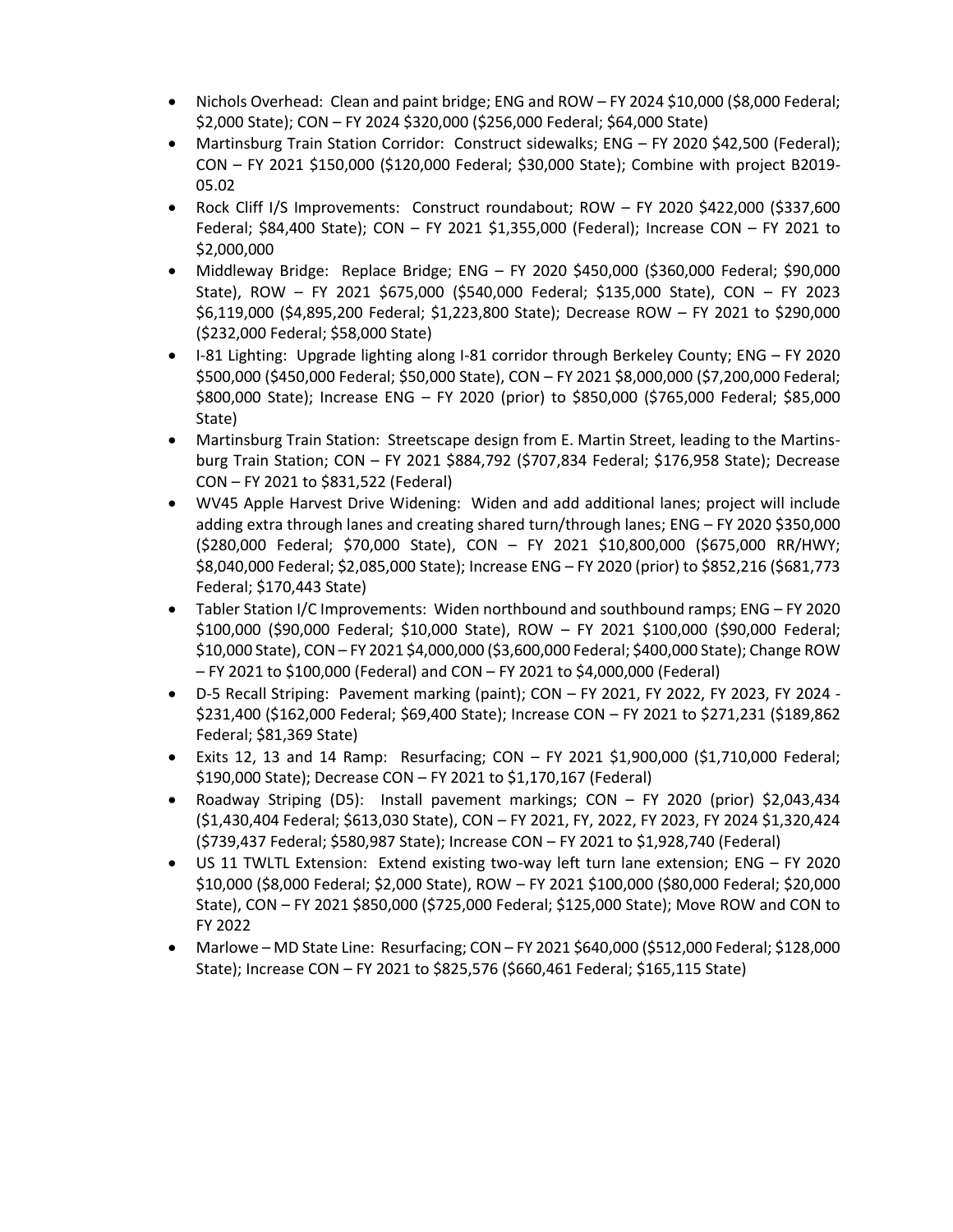# **Jefferson County**

# **Adjustments -** *No formal action required*

- Shepherdstown Bike Path: Development and construction of a multi-use path adjacent to Shepherdstown Pike; CON – FY 2022 \$562,500 (\$510,000 Federal; \$52,500 Local); Increase amounts for CON – FY 2022 to \$1,063,000 (\$850,400 Federal; \$212,600 Local)
- Ranson 5<sup>th</sup> Avenue Complete Street: Sidewalk construction, on-street parking improvements, pedestrian accessibility; ENG – FY 2020 \$62,500 (Federal), CON – FY 2022 \$812,500 (\$650,000 Federal \$162,500 State); Move ENG – FY 2020 (prior) to FY 2021 with same amount
- Charles Town Augustine Avenue: Design and plan a shared bike/pedestrian path; ENG FY 2020 \$120,000 (Federal); Move ENG – FY 2020 (prior) to FY 2021 with same amount
- Flowing Springs Park Trail: Design and construct trail; ENG FY 2020 \$80,000 (Federal), CON – FY 2020 \$251,443 (Federal); Move both ENG and CON to FY 2021
- Armory Canal Trail: Design and construct trail; ENG FY 2020 \$100,000 (Federal), CON FY 2021 \$481,486 (Federal); Move ENG – FY 2020 (prior) to FY 2021
- MARC Strategic Ridership: Plan preparation/improvement; ENG FY 2020 \$150,000 (Federal); Move ENG – FY 2020 (prior) to FY 2021
- West Washington Street: Design sidewalk; ENG FY 2020 \$125,000 (Federal); Move ENG FY 2020 (prior) to FY 2021

# **FY-2021-2024 Maryland Transportation Improvement Program**

Mr. Donahue reviewed the proposed administrative adjustments as follows:

## **State Highway Administration**

# **Adjustments –** *No Formal Action Required*

- Areawide Safety and Spot Improvements: Program to provide localized improvements to address safety and/or operational issues on SHA highways; ENG FY 2021, FY 2022, FY 2023, FY 2024 \$300,000 (\$240,000 Federal; \$60,000 State); ROW FY 2021, FY 2022, FY 2023, FY 2024 \$100,000 (\$80,000 Federal; \$20,000 State), CON FY 2021 \$10,484,000 (\$8,070,000 Federal; \$2,014,000 State), CON FY 2022, FY 2023, FY 2024 \$7,500,000 (\$6,000,000 Federal; \$1,500,000 State); Add to ENG FY 2021, FY 2022, FY 2023, FY 2024 for annual total of \$400,000 (\$320,000 Federal; \$80,000 State)
- Areawide Bridge Replacement and Rehabilitation: Program to provide major upgrades to and maintenance of structures on SHA highways; ENG FY 2021, FY 2022, FY 2023, FY 2024 \$1,050,000 (\$840,000 Federal; \$210,000 State), ROW FY 2021, FY 2022, FY 2023, FY 2024 \$200,000 (\$160,000 Federal; \$40,000 State), CON FY 2021, FY 2022, FY 2023, FY 2024 \$6,000,000 (\$4,800,000 Federal; \$1,200,000 State); Adjust ENG FY 2021, FY 2022 to \$2,500,000 (\$2,000,000 Federal; \$500,000 State), FY 2023 to \$2,000,000 (\$1,500,000 Federal; \$500,000 State), and FY 2024 to \$1,500,000 (\$1,125,000 Federal; \$375,000 State). Adjust ROW FY 2023, 2024 to \$6,000,000 (\$4,500,000 Federal; \$1,500,000 State)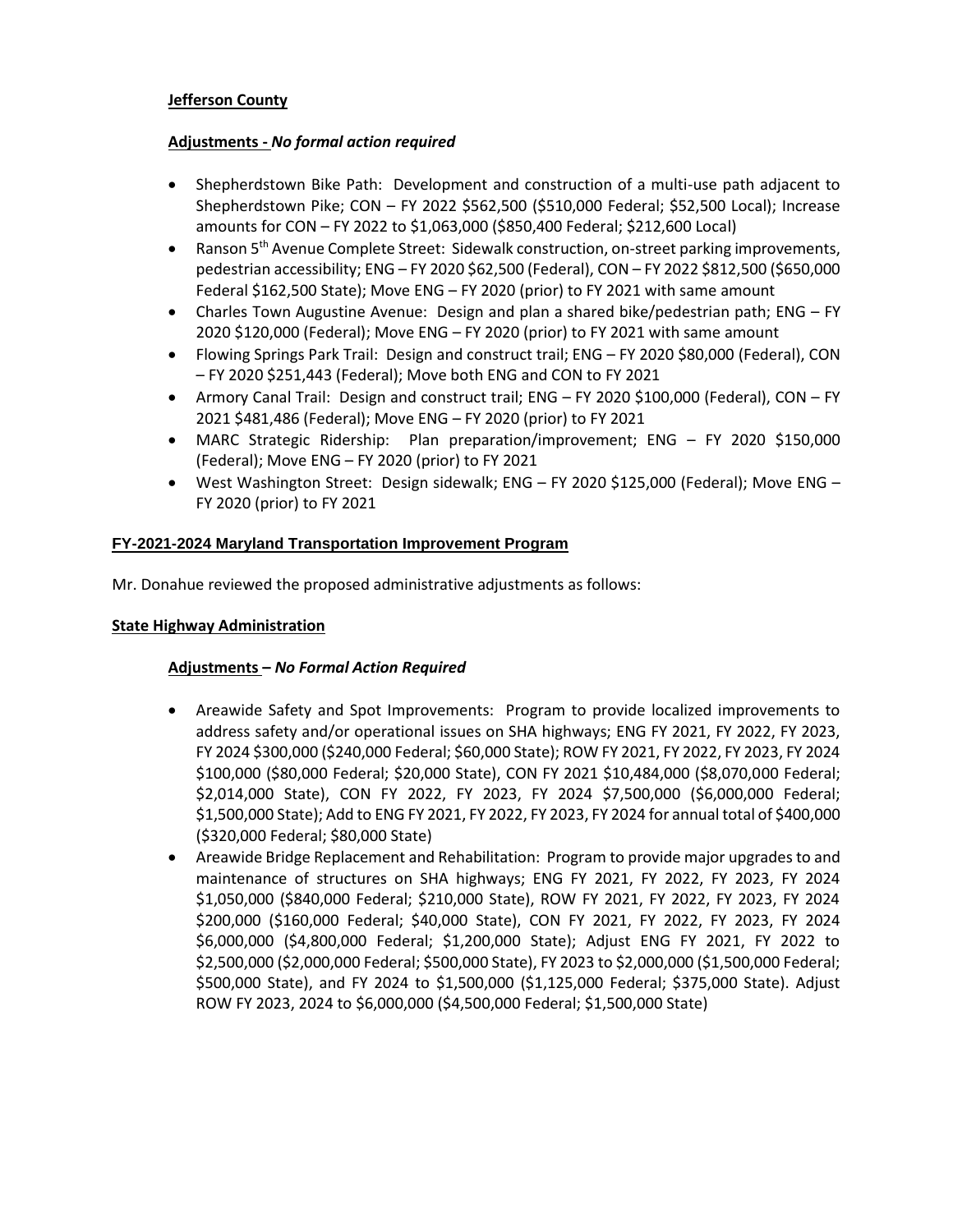## **Washington County Engineering Department**

### **Adjustments –** *No Formal Action Required*

- Eastern Boulevard Widening Phase II: Widen existing road to 4 lanes; ENG FY 2020 \$836,300 (\$355,680 Federal; \$480,620 Local), CON FY 2020 \$1,855,000 (Local), FY 2021 \$2,081,000 (Local), FY 2022 \$500,000 (Local); FY 2023 \$400,000 (Local); Decrease amount of CON FY 2021 to \$0 (Local) and CON FY 2022 to \$400,000 (Local). Increase amount for CON FY 2023 to \$2,581,000.
- Professional Boulevard Extended Phase 2: Construct new connector road; ENG FY 2020 \$414,200 (Local), CON FY 2021 \$3,895,000 (\$1,000,000 Federal; \$2,895,000 Local), Increase amounts for ENG FY 2020 (prior) to \$679,000 (Local) and CON FY 2021 to \$4,130,000 (\$1,000,000 Federal; \$3,130,000 Local)
- Local Federal Aid Projects: Local Federal Aid Projects in Washington County and the City of Hagerstown; CON FY 2021 \$1,683,000 (\$1,346,400 Federal; \$336,600 Local), FY 2022 \$2,737,000 (\$2,189,600 Federal; \$547,400 Local); Add ENG FY 2020 (prior) \$1,700,000 (\$1,360,000 Federal; \$340,000 Local) and CON FY 2020 \$6,004,000 (\$4,485,000 Federal; \$1,519,000 Local). Add ENG FY 2021 \$330,000 (\$264,000 Federal; \$66,000 Local). Change CON FY 2021 to \$1,683,000 (\$1,346,000 Federal; \$337,000 Local). Increase CON FY 2022 to \$5,341,000 (\$4,273,000 Federal; \$1,068,000 Local). Add CON FY 2023 \$1,600,000 (\$1,280,000 Federal; \$320,000 Local).
- Wright Road Relocation. New roadway construction, construction is consisting of grading, paving, concrete sidewalks; ENG FY 2021 \$100,000 (Local), CON FY 2021 \$354,000 (Local), FY 2022 \$1,268,000 (\$1,000,000 Federal; \$268,000 Local), FY 2023 \$528,000 (Local), FY 2024 \$500,000 (Local); Decrease CON FY 2021 to \$0. Decrease CON FY 2022 to \$1,173,000 \$1,000,000 Federal; \$173,000 Local). Increase CON FY 2023 to \$954,000 (Local). Decrease CON FY 2024 to \$273,000 (Local).

## *-LONG RANGE TRANSPORTATION PLAN*

#### **Long Range Transportation Plan Update**

Mr. Mullenax reported that the MPO is in the process of updating its LRTP, called Direction 2050. The target completion date is July 1, 2022. The Plan is scheduled for review and consideration by the TAC in May 2022. The first round of public outreach will begin in June using an on-line Metro Quest survey. Mr. Mullenax gave a brief presentation of the on-line survey, which includes a section that focuses on the impacts of COVID-19 travel patterns in our region. The on-line survey will be coupled with bilingual intercept surveys which are part of our EJ/Title VI outreach. A meeting will be scheduled with the TAC sometime in July or August to review information received from the survey as well as the Existing Conditions report.

## **Martinsburg Pike Corridor Vision Plan**

Mr. Mullenax explained that this is a corridor study on the Martinsburg Pike between University Drive and Alt 45 west of Shepherdstown. A rough draft of the report was reviewed with the Stakeholders group and their comments are being incorporated into the draft. The draft plan will be released on June  $1<sup>st</sup>$  for a 30day public comment period which will include a public meeting on June 15<sup>th</sup> at the War Memorial Building in Shepherdstown from 5 to 7 p.m. This plan will be finalized by the end of June.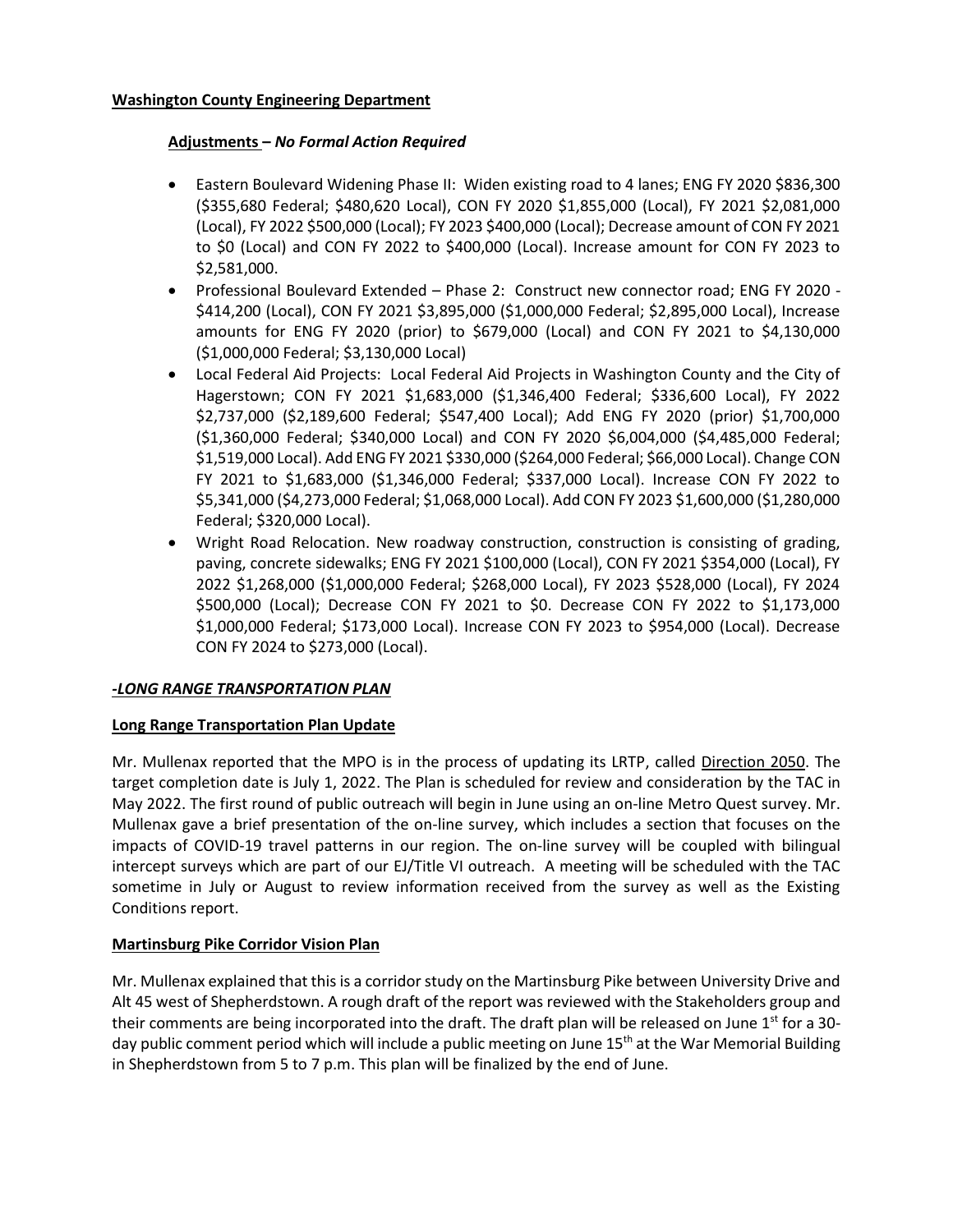# **WV 51 West Washington Street Feasibility Study**

Mr. Mullenax stated that the MPO is partnering with WVDOT and the City of Charles Town on a feasibility study examining traffic safety and pedestrian mobility improvements along the WV 51 corridor. A public meeting was held on April  $8<sup>th</sup>$  and the public comment period closed on May  $8<sup>th</sup>$ . The revised report has been submitted by the consultant to WVDOT for their review. All alternatives that were identified are proceeding into the NEPA phase.

## **WV 9 Planning and Environmental Linkage Study**

Mr. Mullenax noted this study is investigating possible alternatives for a new Route 9 road alignment from Berkeley Springs to Martinsburg. He announced that two public workshops were held, the latest on May  $11<sup>th</sup>$ . The public comment period remains open until May  $25<sup>th</sup>$ . The on-line survey closed and set a record for public comments on WVDOT projects with 3,330 responses being provided. The report will be finalized next month and all 8 alternatives, including the no build phase and the phase considering improvements to the existing alignment, are proceeding into the NEPA phase.

# **Title VI Plan Update**

Mr. Mullenax reported that Title VI Plans are to be updated every three years; our current plan is dated January 2019. The Title VI Plan is required because we are a sub-recipient of federal funds. The Plan ensures non-discrimination in all programs and activities. For the MPO, Title VI means we consider environmental justice in our transportation planning process, hold all public meetings at disabledaccessibility locations and assist any limited English proficiency persons in participation. Staff has reviewed the scope of work provided by our consultant and recommends approval to the Interstate Council.

**Motion and Vote:** Ms. Brockman made a motion to recommend approval of the Scope of Work pending approval of the FY 2022 UPWP. The motion was seconded by Ms. Sink and unanimously approved.

## **Dual Highway Speed Management Study**

Mr. Mullenax noted that one of the site-specific recommendations of the recently completed Hagerstown Bicycle and Pedestrian Priority Area Plan was a study to add mid-block cross-walks, one for each direction, on the Dual Highway just west of the Washington/Franklin Streets and Cannon Avenue intersections. The BPPA recommended slowing vehicular traffic before convergence by extending the urban context and adding a crosswalk at the convergence point. The MPO is partnering with the City of Hagerstown, SHA RIPD and District 6 on this effort. Staff has reviewed the scope of work provided by our consultant and recommends approval to the Interstate Council.

**Motion and Vote:** Ms. Sink made a motion to recommend approval of the Scope of Work pending approval of the FY 2022 UPWP. The motion was seconded by Mr. Kinsey and unanimously approved.

## **EPTA Commuter Bus Service Implementation Plan**

Mr. Mullenax reported that the MPO partnered with EPTA to develop a commuter bus service analysis that demonstrated the feasibility and demand for a pilot commuter bus program from the Eastern Panhandle to the new Metro Silver Line Station Extension, specifically the Ashburn Station. The Silver Line Extension is expected to be open by February 2022 and WVDPT has provided funding for 2 new medium duty commuter buses. This Plan will focus on developing a service plan, updating previous Congestion Mitigation Air Quality (CMAQ) analysis, identifying start-up operating funds, software integration,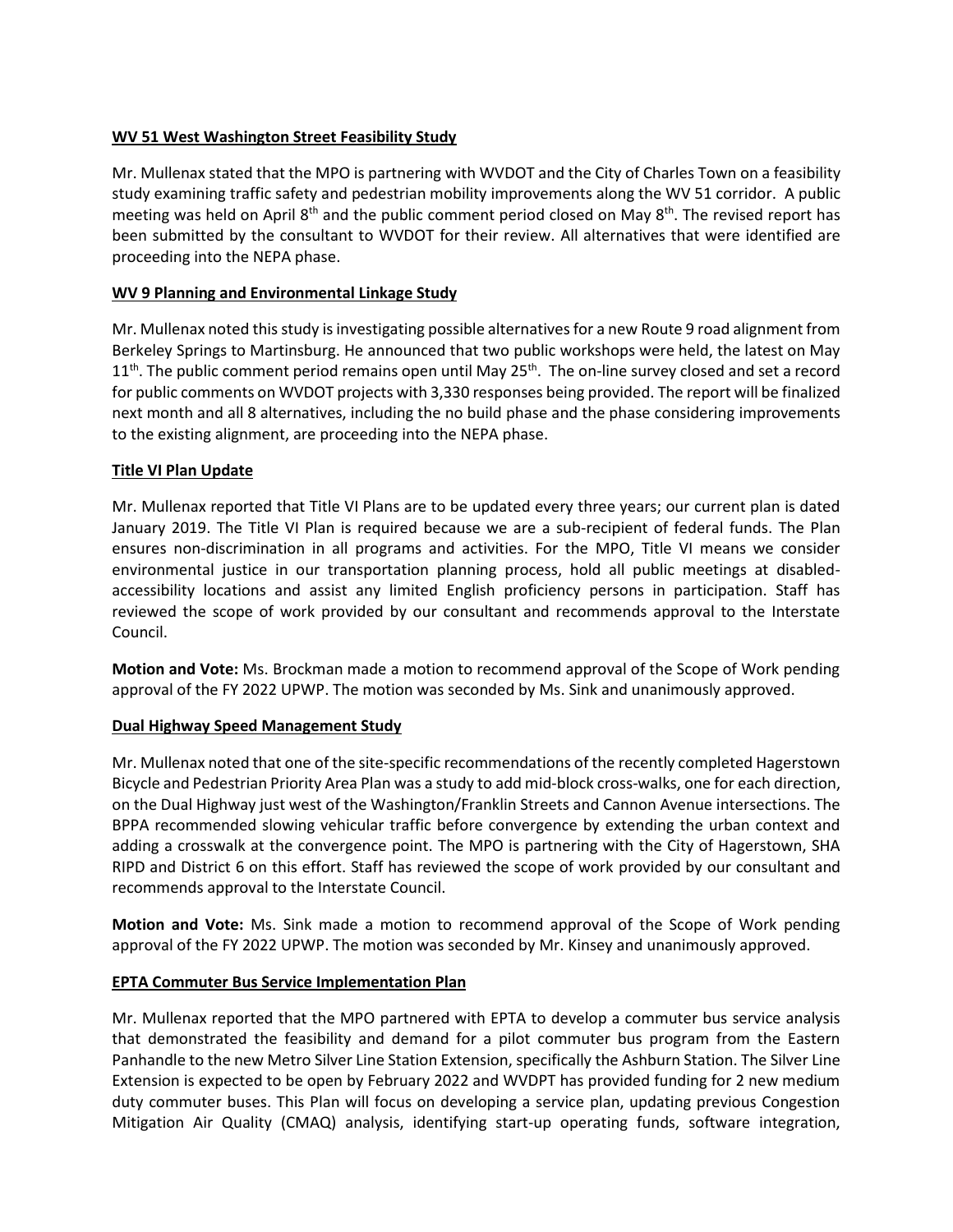marketing, and public outreach as well as coordination with the City of Martinsburg, the City of Ranson, and WMATA. Staff has reviewed the scope of work provided by our consultant and recommends approval to the Interstate Council.

**Motion and Vote:** Mr. Erfurt made a motion to recommend approval of the Scope of Work pending approval of the FY 2022 UPWP. The motion was seconded by Ms. Brockman and unanimously approved.

## *-ORGANIZATIONAL ADMINISTRATION*

## **Draft FY 2022 Unified Planning Work Program (UPWP)**

Mr. Mullenax stated that the UPWP contains the budget and work program for FY 2022. The draft was presented during the March meeting and was advertised for public comment from April 17 to May 18; no public comments were received. Staff recommends approval of the UPWP, as presented, to the Interstate Council.

**Motion and Vote:** Mr. Kinsey made a motion to recommend approval of the FY 2022 Unified Planning Work Program to the Interstate Council. The motion was seconded by Ms. Sink and unanimously approved.

## **Financial Status Update**

Ms. Baker gave a brief overview of the third quarter expenditures. Expenditures increased during this time period due to more time being spent by the consultant on the Martinsburg Pike Corridor Vision Plan and the Long Range Transportation Plan Update. Other expenditures included administrative costs and staff salaries.

### **Urban Areas for 2020 Census Proposed Criteria**

Mr. Donohue explained that the US Census Bureau defines densely settled urbanized areas of 50,000 or more people. Population counts are used to define urbanized areas and places are considered urban if the population is greater than 2,500 people. FHWA and FTA use these delineated areas to officially designate new MPOs or TMAs (Transportation Management Areas). MPOs rely on Federal funding to make up 80% of their total budget which is matched by State DOTs and local governments at 10% each. Mr. Donohue reviewed previous statistics from the 2010 census for the urbanized area covered by HEPMPO.

He then reviewed the proposed changes to the Urbanized Areas in 2020, which include:

- The term urbanized area (UZA) will no longer be used; defining areas as urban.
- Housing unit density will be used instead of population density.
- Reduced jump distance from 2.5 to 1.5 miles and no low density hops or jumps along "corridors" in the urban area. Hop distance will be reduced to 0.5 mile and must be made along single road connections.
- National Land Cover Database Landcover data from 2016 will be used to identify areas with impervious surfaces greater than 1/3 of land acre.
- Blocks will now be eligible by compactness and percentage of overlapping boundaries (40% continuous or greater).

Mr. Donohue explained why these changes are important to the HEPMPO and the possible impacts and implications of the proposed changes.